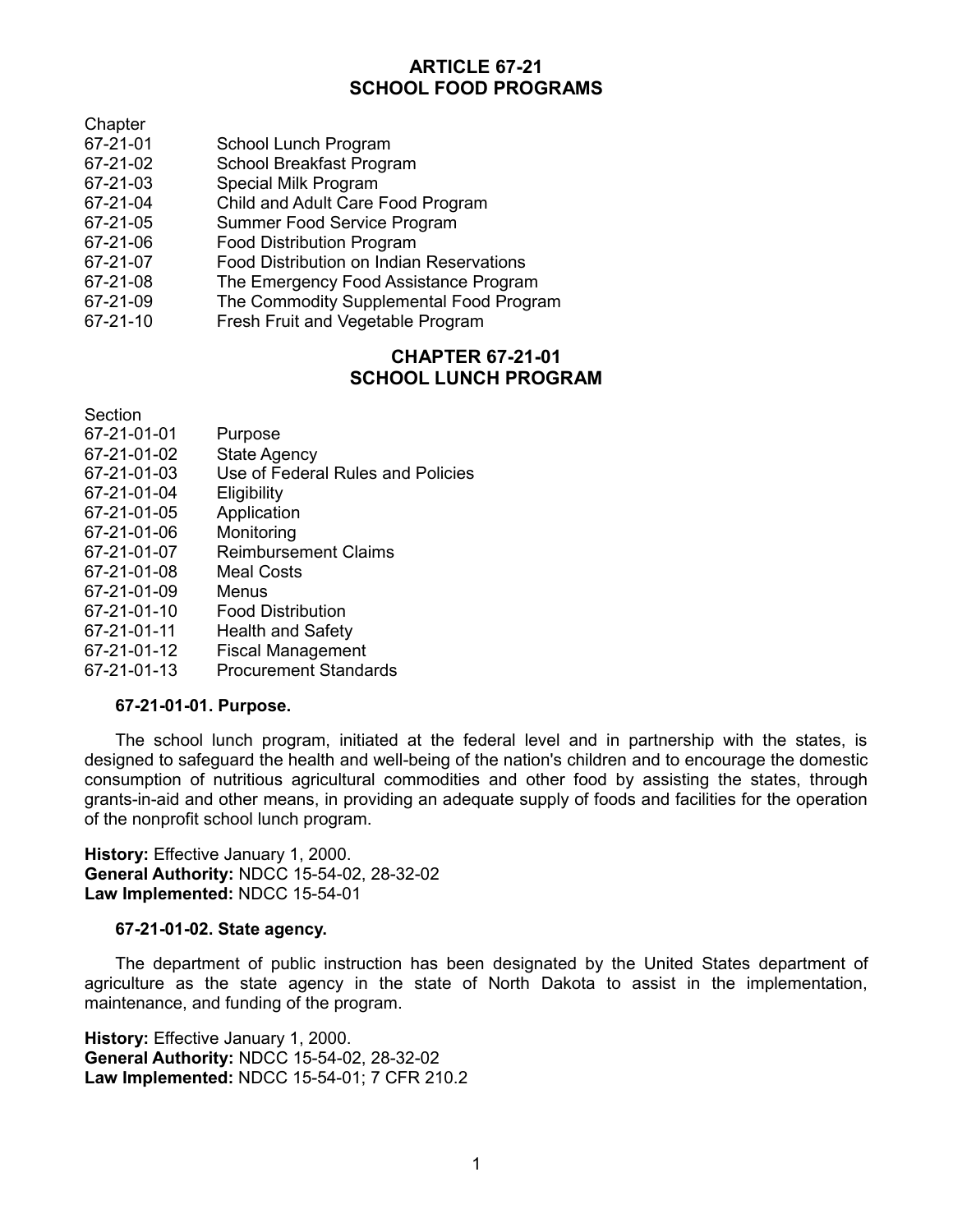### **67-21-01-03. Use of federal rules and policies.**

Unless otherwise specified in this chapter, eligibility to participate in the national school lunch program is governed by federal national school lunch program regulations. The local program must conform to lawfully issued rules and policies relating to the national school lunch program.

**History:** Effective January 1, 2000. **General Authority:** NDCC 15-54-02, 28-32-02 **Law Implemented:** NDCC 15-54-01; 7 CFR 210

### **67-21-01-04. Eligibility.**

Local agencies eligible for participation in school lunch programs include:

- 1. Educational units of high school grade or under, recognized as part of the educational system in the state;
- 2. Public or nonprofit private classes of pre-primary grade conducted in educational units as a part of the educational system in the state;
- 3. Public or nonprofit private residential institutions that operate principally for the care of children; and
- 4. Private institutions licensed by the department of human services to provide residential child care services.

**History:** Effective January 1, 2000. **General Authority:** NDCC 15-54-03, 28-32-02 **Law Implemented:** NDCC 15-54-01; 7 CFR 210.2

### **67-21-01-05. Application.**

Application forms are available at the department of public instruction, 600 east boulevard avenue, department 201, Bismarck, North Dakota 58505-0440. The application forms include:

- 1. Program agreement that includes:
	- a. Identification of the program or programs the local agency wants to participate in;
	- b. Verification that the local agency will comply with Title VI of the Civil Rights Act of 1964, Title IX of the Education Amendments of 1972, section 504 of the Rehabilitation Act of 1973, the Age Discrimination Act of 1975, and all provisions required by the implementing regulations of the United States department of agriculture. Signature by an authorized representative of the local agency will serve as verification; and
	- c. Verification of agreement that the local agency agrees to compile data, maintain records, and submit reports as required and permit authorized personnel to review such records, books, and accounts as needed to ascertain compliance with the program. Signature by an authorized representative of the local agency will serve as verification. Such records must be maintained for three years after the end of the fiscal year to which they pertain.
- 2. Renewal agreement. This document is presented annually to the local agency by the state agency for any appropriate revisions. Forms and information are forwarded to the local agency in July and must be returned for approval and renewal by September.
- 3. Free or reduced-price policy statement and attachments. This document will be automatically renewed unless a new or updated statement is entered into by the state and local agency.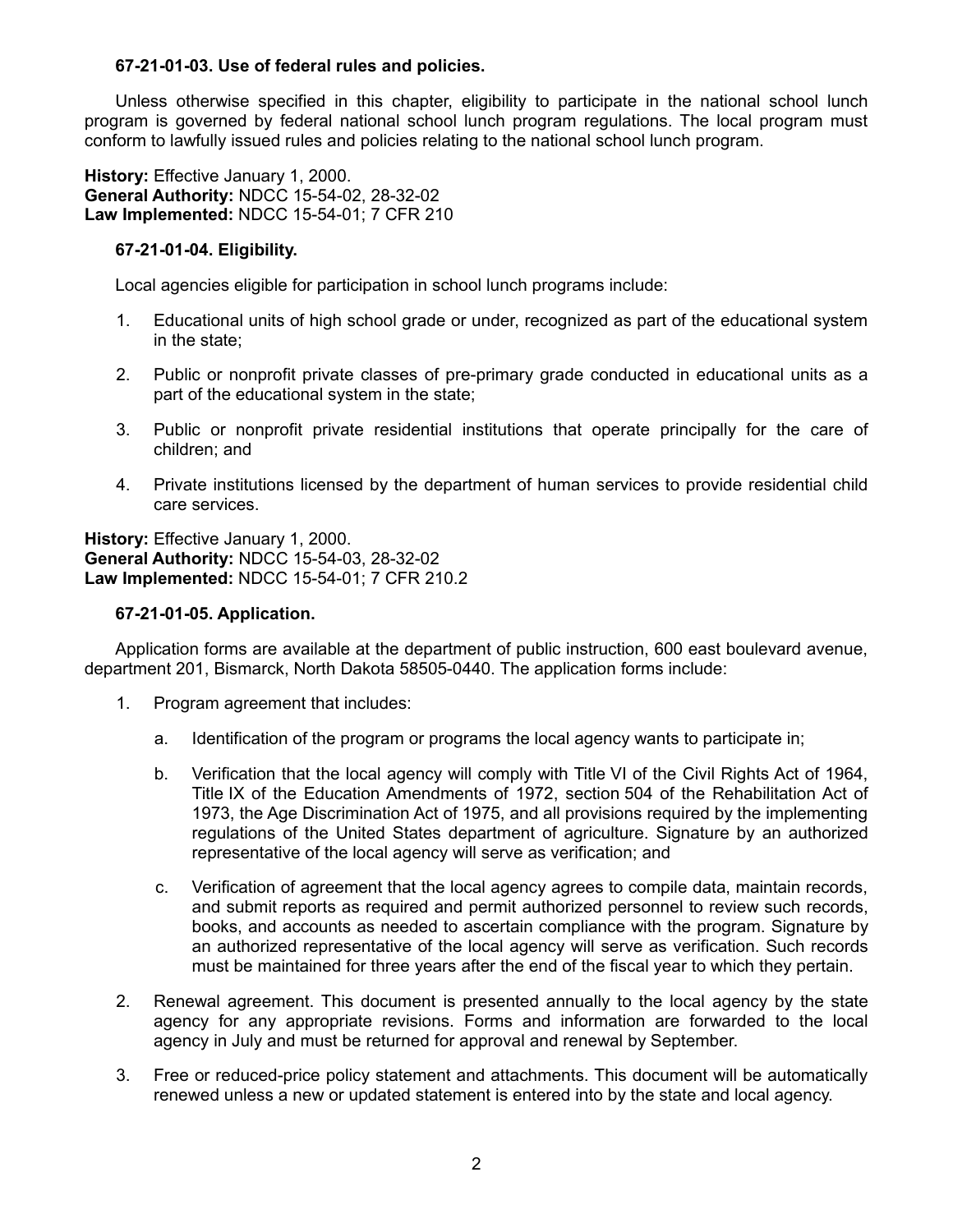- 4. The program agreement, in its entirety, stipulates that local agencies:
	- a. Maintain a nonprofit school food service program;
	- b. Limit its net cash resources to an amount that does not exceed three months' average expenditures;
	- c. Maintain a financial management system and comply with related requirements;
	- d. Serve meals that meet the minimum requirements;
	- e. Price meals as a unit;
	- f. Serve meals free or at a reduced price to all children who are determined by the local agency to be eligible for such meals;
	- g. Count meals served and claim reimbursement for reimbursable free, reduced-price, and paid meals;
	- h. Maintain proper sanitation and health standards in conformance with applicable state and local laws and regulations;
	- i. Accept and use donated foods offered by the United States department of agriculture, if desired;
	- j. Maintain necessary facilities for storing, preparing, and serving food;
	- k. Upon request, make all accounts and records pertaining to the program available to the state agency and to the United States department of agriculture; and
	- l. Maintain files of currently approved and denied free and reduced-price applications or alternative documents and retain them for three years after the end of the fiscal year to which they pertain.

**History:** Effective January 1, 2000. **General Authority:** NDCC 15-54-03, 28-32-02 **Law Implemented:** NDCC 15-54-01; 7 CFR 210.9

# **67-21-01-06. Monitoring.**

The department of public instruction will conduct onsite reviews of local agency program operations as specified by federal regulations for the purpose of providing guidance and technical assistance to local agency food service programs. All such reviews must include the assessment of claims by the state agency for any overpayment and appropriate corrective action.

**History:** Effective January 1, 2000; amended effective January 1, 2020. **General Authority:** NDCC 15-54-05, 28-32-02 **Law Implemented:** NDCC 15-54-01; 7 CFR 210; 7 CFR 210.18

# **67-21-01-07. Reimbursement claims.**

Local agencies are required to submit claims for reimbursement using the basic claim for reimbursement form provided by the department of public instruction. Such claims are due on the tenth day of the month following the month of the claim. Federal and state reimbursement levels are determined on a periodic basis according to 7 CFR 210.

**History:** Effective January 1, 2000. **General Authority:** NDCC 15-54-05, 28-32-02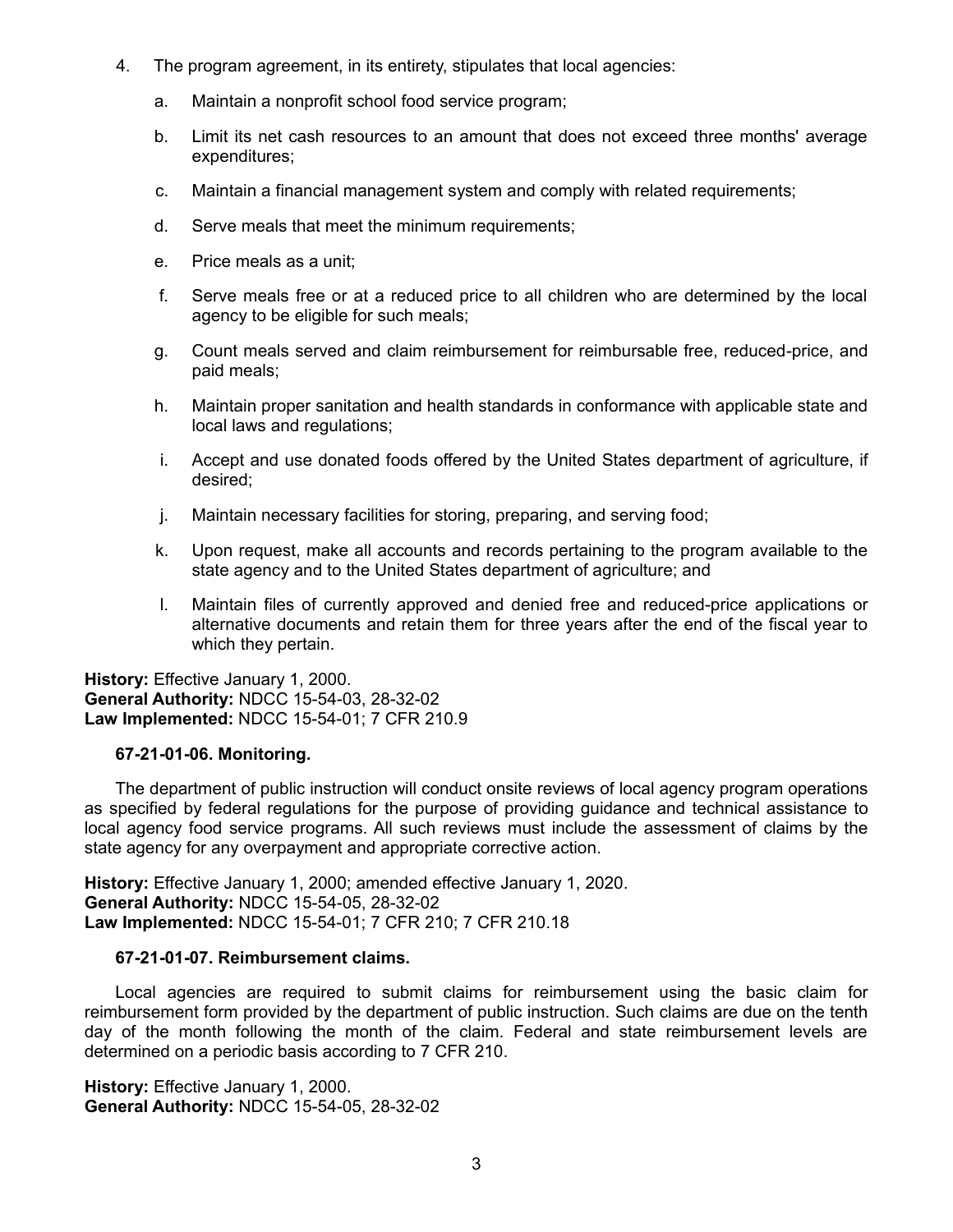# **Law Implemented:** NDCC 15-54-01; 7 CFR 210

# **67-21-01-08. Meal costs.**

The local agency has complete discretion in establishing student meal prices. However, if student payments are required, they cannot exceed forty cents for a reduced-price lunch. Qualifying students shall receive lunch free or at a reduced price. Local agencies must agree to establish and use fair hearing procedures as stipulated in the free and reduced-price policy for households contesting the agency's decision regarding an application for reduced-price or free meals. Local agencies under alternative provisions 2 and 3 for annual determinations of eligibility for free and reduced-price school meals and daily meal count by type, or the community eligibility provision may not charge for meals.

**History:** Effective January 1, 2000; amended effective January 1, 2020. **General Authority:** NDCC 15-54-03, 28-32-02 **Law Implemented:** NDCC 15-54-01; 7 CFR 210.14; 7 CFR 245

#### **67-21-01-09. Menus.**

All lunch served under the program must meet the dietary guidelines for Americans as established by the federal regulations in 7 CFR 210.

**History:** Effective January 1, 2000. **General Authority:** NDCC 15-54-03, 28-32-02 **Law Implemented:** NDCC 15-54-01; 7 CFR 210.10

#### **67-21-01-10. Food distribution.**

Local participating agencies may receive United States department of agriculture foods or the value of entitlement through the federal food distribution program through four categories:

- 1. Entitlement United States department of agriculture foods, which are foods that local agencies are entitled to receive under the regulation and are distributed by the state contracted warehouse and transportation facility.
- 2. A portion of United States department of agriculture food entitlements allocated by local agencies into the department of defense fresh fruit and vegetable program. Local agencies place orders through the department of defense fruit and vegetable ordering and reporting system and receive deliveries from the nationally contracted distributor.
- 3. A portion of their United States department of agriculture food entitlements allocated by local agencies into the net off invoice value pass through system. Local agencies order state procured and approved net off invoice United States department of agriculture food items directly from their contracted distributor.
- 4. Bonus United States department of agriculture foods, which are foods offered by United States department of agriculture and do not deduct from United States department of agriculture food entitlement. These foods are periodic and only available if offered by the United States department of agriculture.

The amount of United States department of agriculture food entitlement to which local agencies are entitled is determined by 7 CFR 210 and 7 CFR 250 and the availability of the United States department of agriculture foods.

**History:** Effective January 1, 2000; amended effective January 1, 2020. **General Authority:** NDCC 15-54-02, 15-54-03, 28-32-02 **Law Implemented:** NDCC 15-54-01; 7 CFR 210.4